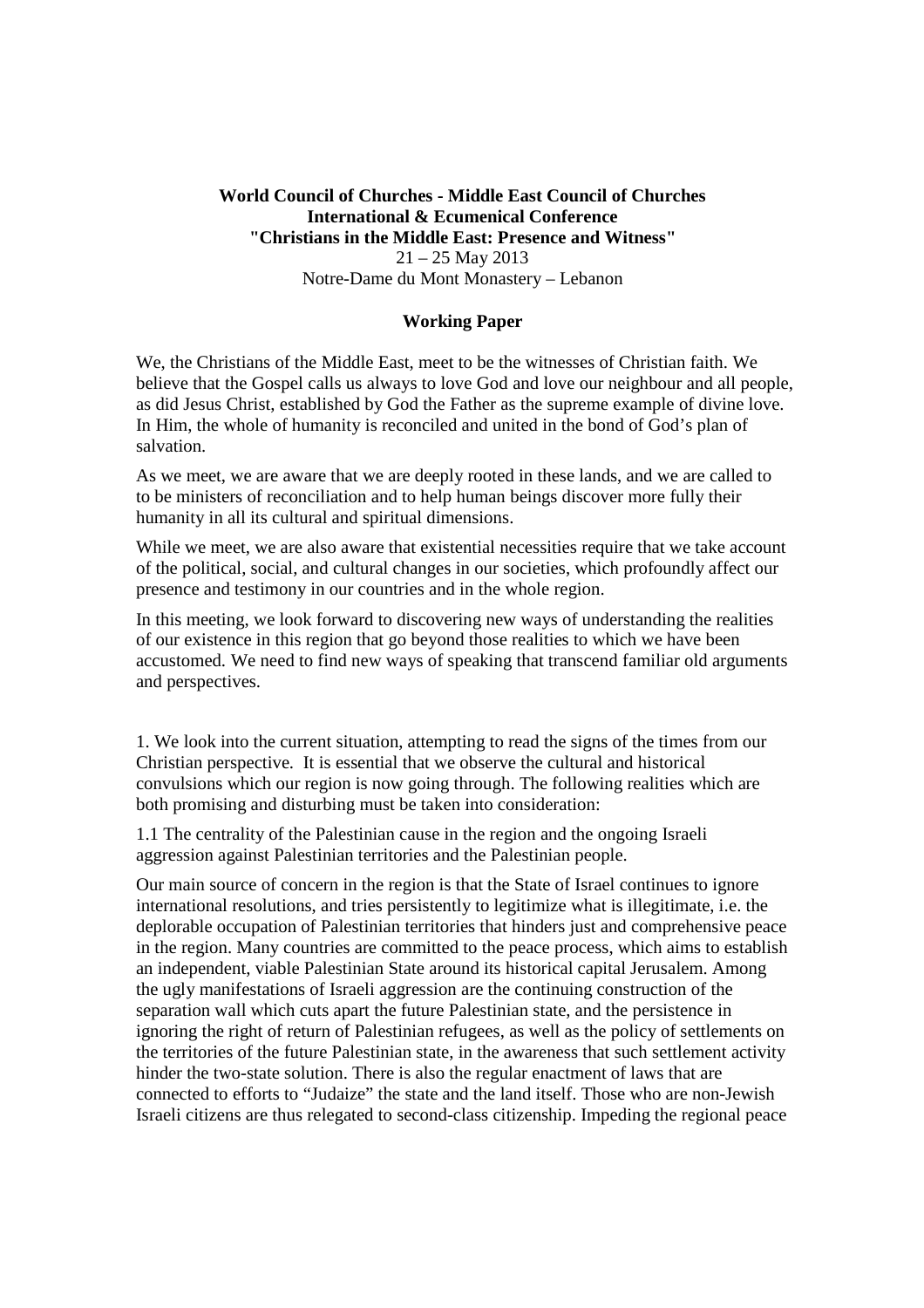process fuels conflicts in the region and in the world, making the situation more complex, clothing it with religious and cultural dimensions.

## 1.2 The active role of youth in the recent changes in the region

1.2.1 Middle Eastern societies are being faced with turbulent convulsions which are heralding difficult changes in intellectual and social structures. One of the characteristics of our time is the mobilization of the potentialities of young people in Arab societies. This drove the younger generation to demand the toppling of tyrannical intellectual and political systems, and to work to formulate a new perception for their societies based on the respect of individual human rights, including self-dignity and creative freedom, and promoting the values of equality, justice, and solidarity. Therefore, a bright new dawn in the region has broken: people have risen up for their dignity in a variety of ways. Their uprising has resulted in a hope that has cast away the depth of darkness in many nations, bringing forth in the Arab consciousness life and vitality.

1.2.2 However, the quick pace of such transformations, the intellectual and religious background which dominated the mentality of many people in Middle Eastern countries and societies, and extraneous interests which colluded to exploit the uprising, undermined the demands for peaceful reform in several countries. Therefore most of these societies succumbed to bloody conflicts. Sectarian, ethnic, and tribal animosities divided people. What makes the situation even worse is that Islamic religious parties, which came to power thanks to the votes of people who overthrew Arab tyrannical regimes, brought to Arab societies a superficial perception, lacking experience, maturity, and openness of the basics of a genuine democratic system. Thus, people who were looking forward to freedom and equality felt a kind of coercion and domination, reminding them of stagnant authoritarian regimes.

### 1.3 Exacerbation of religious fundamentalisms

The uprisings were coupled with one of the most serious threats to pluralism in Middle Eastern societies, namely the domination by Islamic fundamentalism of a part of the Arab conscience mobilizing it to defend what they considered the pure foundations of Islam, to take revenge against fallen political regimes, and to oppose the expected intellectual, technical, and military western invasion. In fact, some of these Islamic fundamentalisms support a vision of humanity which is closed and rigid and contrary to the reality of universal pluralism which has been ordained by God. Some others justify sacred violence under the pretext of serving the divine law. In this context, what is a source of concern is that Islamic fundamentalisms are giving rise to a counter reaction of other religious fundamentalisms, the most dangerous of which is Jewish fundamentalism which exploits the Islamic fundamentalist phenomenon to justify before western societies the distasteful aberrations of Zionism in Palestine.

#### 1.4 Persistence of some of the authoritarian Arab regimes

Not all Arab societies have benefited from uprisings. Some Arab regimes based on family, religious, racial, or tribal tyranny continue to circumvent uprisings, thinking that military or financial power will exempt them from historical accountability, and that the volatility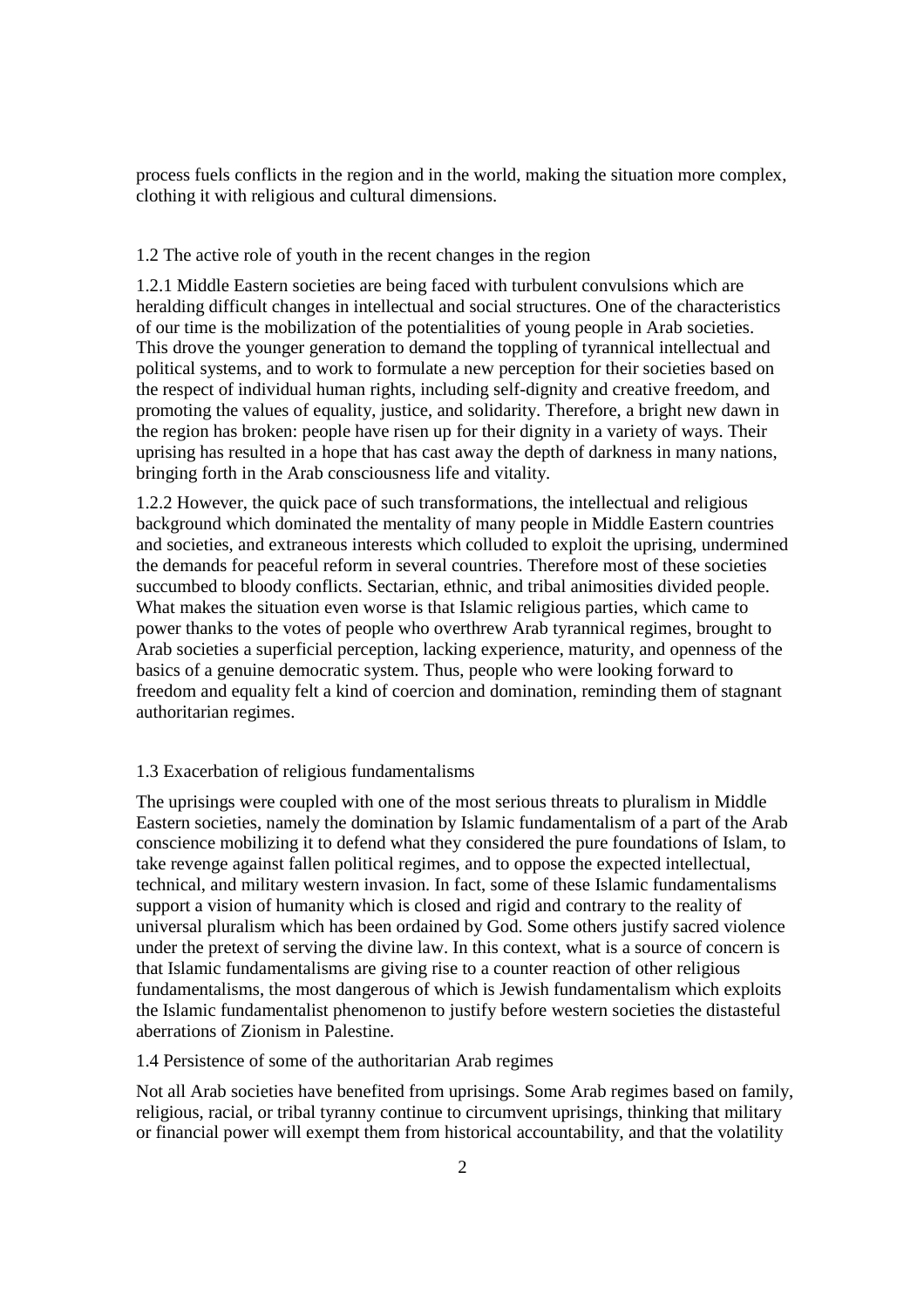in the Arab world will calm down and result in new situations and alternatives that they will be able to co-opt, in order to keep their power.

1.5 Political corruption, economic dislocation, and social injustice

Arab societies suffer from different forms of political corruption, economic dislocation, and social injustice. The successive political regimes which ruled Arab societies since the mid-twentieth century were characterized by corruption, clientelism, and intellectual sterility in reaping the fruits of the resources of the Arab world, impoverishing people and restricting wealth to ruling families and a few influential investors who were complicit with those who were in power. Therefore, such societies lack the minimum infrastructure supporting social, educational, and health development.

#### **2. Christians and changes in the region**

2.1 It is now the time for all the people of the Middle East to take a moment for reflection and learning and to call for a new covenant of coexistence which respects human dignity and will create a model of governance which takes seriously the need for consultation, through which free thought and genuine democracy will be cherished. The Christians of the Middle East are determined to take advantage of this promising historical moment to participate in illuminating political discourse and to bring about a concept of citizenship in which every human being feels equal to each other, with their innate individual rights, worth and dignity under the rule of law respected. Only such a citizenship guarantees all people of the Middle East the enjoyment of a free and flourishing life. As for suspicious alliances between minorities, the seeking of aid from the West, colluding against fellow citizens, these are incompatible with noble gospel values and faith in the hope of the resurrection.

2.2 Nobody ignores the magnitude of challenges and risks that the Christian existence in the Middle East is facing. The churches of the Middle East need today to repent sincerely, shaking off the dust of former compromises and collaboration. The Christian Church does not indulge in hypocrisy, nor does it collude with political authorities when they are corrupted for their own self-interest. The churches in the Middle East are aware that the guarantee of our free and proactive Christian existence in the Arab world is not a bequest given by political powers, but is acquired by being courageous in exposing the structures and mechanisms of oppressive political systems, and by persistent patience in changing mentalities and structures. Isolation from the Arab world and sectarian inwardness are not what guarantee a flourishing life and the vitality of the witness of the Christians of the Middle East. In the context of this comprehensive moral repentance, the churches of the region must find ways to strengthen the means of encounter and solidarity within the framework of the Middle East Council of Churches which brings together the Christians. It is the most prominent ecumenical body on which many hopes were built at the time it was established, and to which generous individuals have always been committed.

2.3 Therefore, the Christians of the Middle East must hold on to their Christian hope in order to negotiate actively with this troubled reality. They urgently need to remind all their fellow citizens to distinguish clearly between religious matters and political ones, so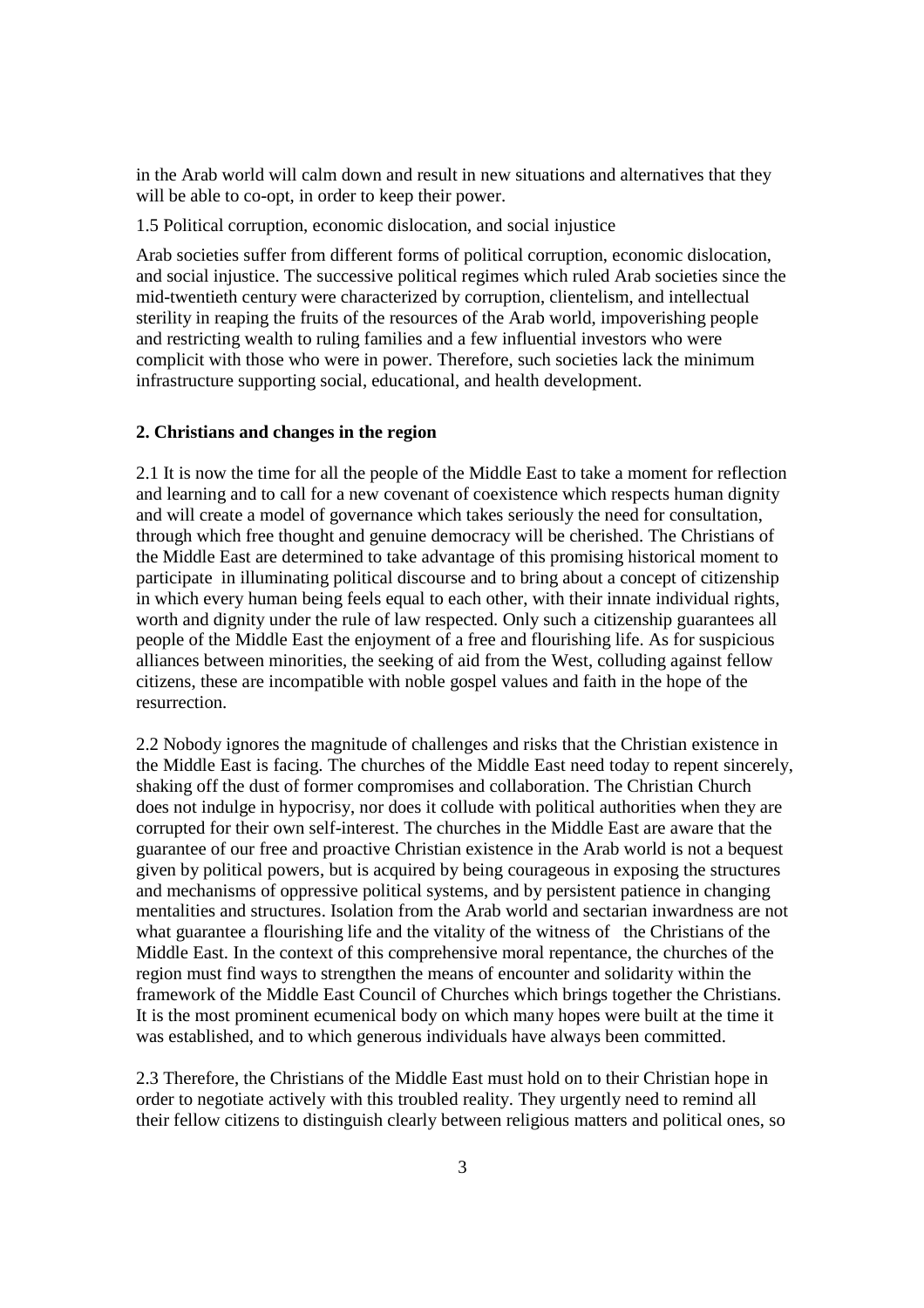that the state is not based on religious affiliation, but on a unique national identity. From the Christian perspective, the state should be a neutral administrative body of no religious affiliation. Christians shall therefore work to prepare a cultural renaissance in which faith inspires individual and collective human conscience and existence, and which liberates the state from the bondage of confessional affiliation and sectarian disputes. It is a renaissance that the Christians of the Middle East have always sought, in their conviction that it releases the state from the evils of religious intolerance and political decadence. In fact, a healthy human society should be established on the principle of full respect for original human rights linked to the intrinsic human character, and from this proceeds human freedom and total equality in rights and duties. Societies rising up against injustice and despotism should not re-establish their constitutions on a basis that ignores the human pluralism which enriches our Arab societies.

2.4 The Christians of the Middle East should not submit to the current troubled realities of their societies. The current convulsions have not so far resulted in an intellectual awakening that meets the aspirations of the vast majority of the people of the Middle East. All are equal in this present tribulation. However, Christians are experiencing in this current historical situation dangerous challenges to their existence. Nonetheless in the past they faced even more severe challenges and demonstrated through faith that they are able to transcend such crises and find intelligent solutions to safeguard for themselves and their societies the building blocks of decent human life. That is why they are today, especially members of the younger generations, already mobilizing to overcome difficulties and obstacles, inspired by their faith, and their intellectual, and moral Christian legacy, in order to contribute actively to restoring the image of human beings and society. If these young generations understand the essence of their divine mission to reform and help their societies to advance and progress, they will no longer retreat and emigrate, and will instead get involved in this important work for the revival of humanity in the region.

#### **3. The Message of the Christians of the Middle East**

3.1 By holding this conference of Middle Eastern Christians, we state our commitment to persevere in our Christian witness, based on the strength of our faith, the spirit of hope, and the weapon of love. Our aim is to reinforce our determination and renew our pursuit of living together with our brothers and sisters in this region and walking with them on the road to elevate human beings to the level for which all our hearts strive. While hoping that divine love prevails in our societies, the noble gospel testimony must guide us in dealing with ourselves and with our partners.

3.2 Our message to ourselves, people of Christian faith, is that our nations are not places of transience or exploitation, but of serious engagement and witness. God has made us in the Middle East witnesses of divine forbearance, universal brother and sisterhoods, and honest human and peaceful co-existence. In spite of our weakness, God planted in us a significant spiritual force and the human power to collaborate with other people in the Arab world to heal our infirmities. Our testimony here in this region requires first of all